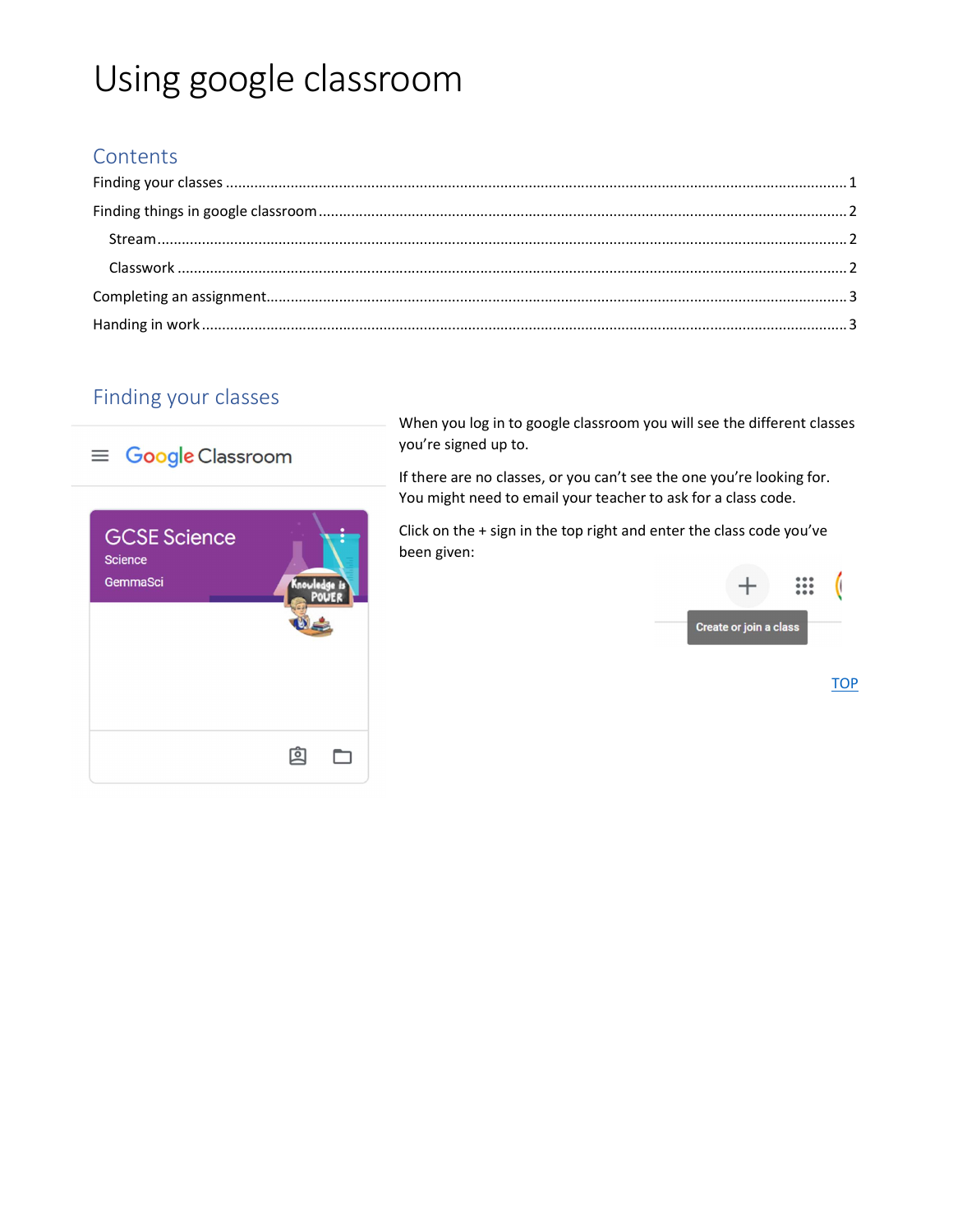### Finding things in google classroom

There are three tabs at the top:

Stream shows a brief list of things that have been posted; assignments, announcements, comments from classmates etc.

You can see on the left there's an "upcoming" box where any deadlines will be listed. Be careful though, your teacher might not have put a deadline on your assignment, so it might not show up there.



Classwork is a nice organised list of your assignments. On the left there's a list of the topics in your course. The classwork will be in the same order as these topics. You can use the topics list to quickly find assignments and resources.